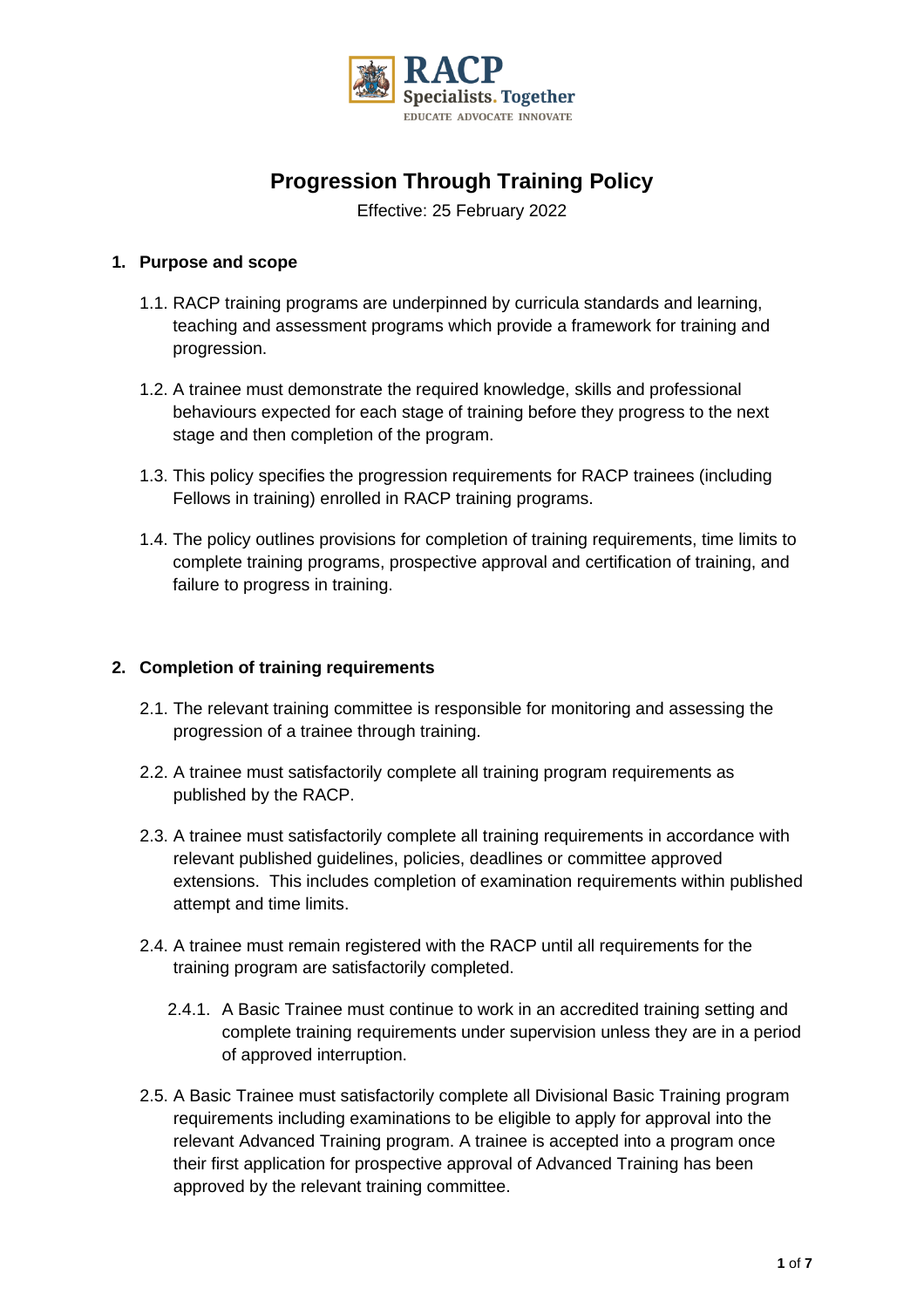2.6. An Advanced Trainee must satisfactorily complete all relevant training program requirements to be eligible to apply for Fellowship. The relevant training committee will consider the training undertaken throughout the whole program for eligibility of completion and/or admission to Fellowship of the relevant Division, Faculty or Chapter.

## **3. Time limits to complete training programs**

- 3.1. The time limit to complete training programs seeks to balance flexible training arrangements with timely progression through training and the need to ensure the validity and currency of training.
- 3.2. Training programs must be completed within the time limit for the length of the program as set out below.\* Training program requirements include but are not limited to, satisfactory completion of clinical experience requirements, examinations, work-based assessments, projects, and modules.

| Minimum length of<br>program | <b>Time Limit</b> |
|------------------------------|-------------------|
| 6 months                     | 15 months         |
| 2 years                      | 6 years           |
| 3 years                      | 8 years           |
| 4 years                      | 10 years          |
| 5 years                      | 12 years          |

\*In March 2020, the College Education Committee approved a 12-month extension to the time limit to complete training for all trainees who started training in 2020 or earlier, in recognition of the exceptional circumstances due to COVID-19. This extension applies to the training program(s) that the trainee was registered in for the 2020 training year.

- 3.3. Time limits do not include an additional 24 months of full-time interruption, which is permitted for parental leave (see Flexible training policy).
- 3.4. If a trainee is undertaking dual advanced training, the relevant training committee will establish an additional time limit based on the outstanding training requirements.
- 3.5. Any training time certified as recognised prior learning will be deducted from the time limit to complete training.
- 3.6. If a trainee is unable to complete the requirements within the specified time limit they are not eligible to continue in training.
- 3.7. A trainee who has completed Basic Training (Divisions) must commence Advanced Training (Divisions) within five years of completion of the Basic Training program (see Flexible Training Policy).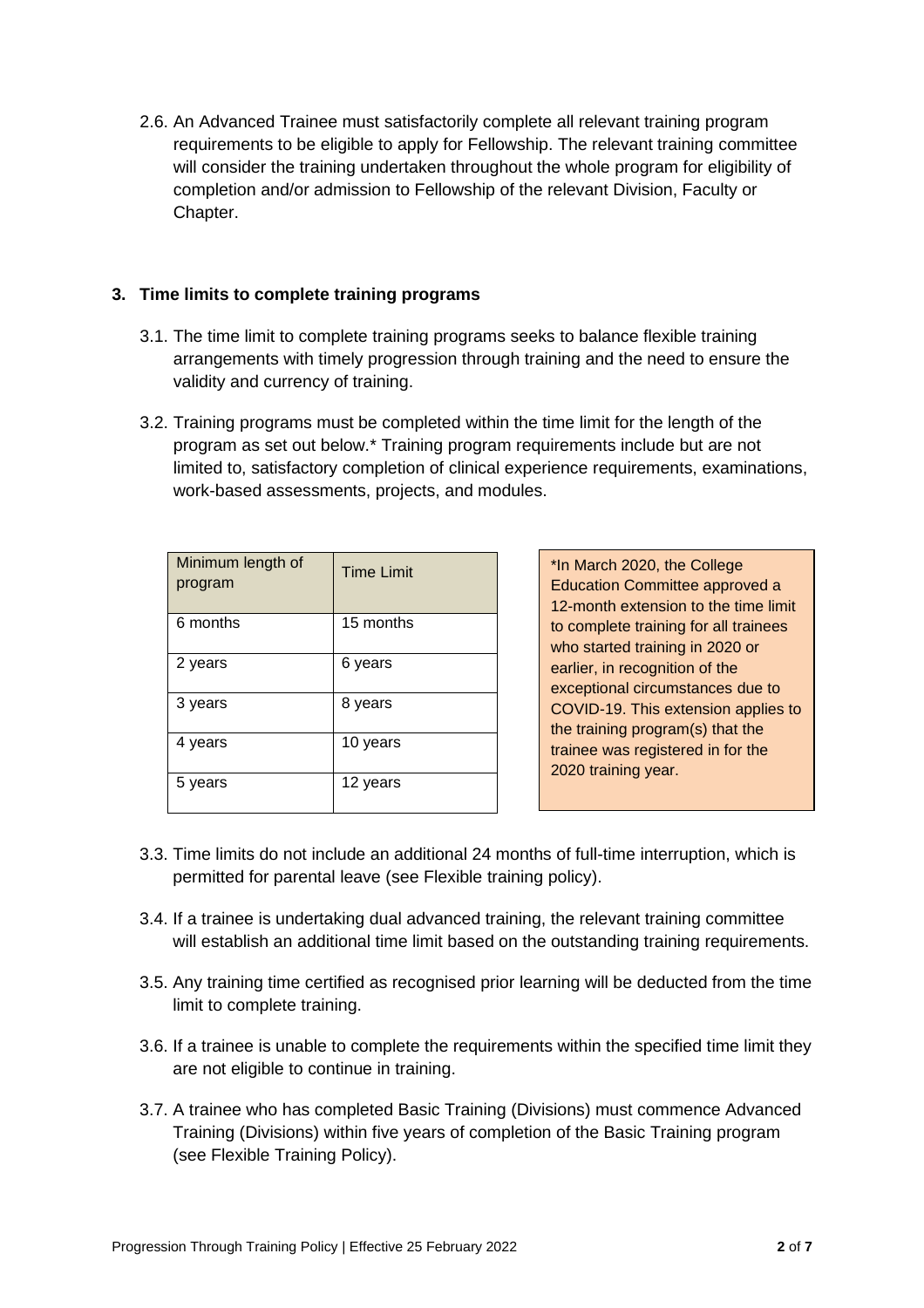## **4. Registration and application for approval of training**

- 4.1. Registration and applications for approval of training must be submitted prospectively to the relevant training committee by the published deadline.
- 4.2. Applications received after the published due date may attract a late fee.
- 4.3. Late applications will not be accepted from one month after the published deadline for applications.

# **5. Prospective approval of training**

- 5.1. The suitability of the proposed training period will be determined by the relevant training committee, or its delegate.
- 5.2. The proposed training period must be consistent with the training requirements of the relevant RACP training program and appropriate for the stage in training, as determined by the committee.
- 5.3. The period of training prospectively approved at any one time will not be greater than 12 months.
- 5.4. Short term training periods must meet clinical experience requirements and standards for training. Approval of short term training periods of less than one continuous month will be determined by the relevant training committee.
- 5.5. The trainee will be notified of the suitability of the training period and its approval status.
- 5.6. The trainee's nominated supervisor, and/or where appropriate the nominated Training Program Director, will also be notified of the outcome of the application for prospective approval of training.

#### **6. Absence during training**

- 6.1. For each year of training, a full-time (1.0 FTE) trainee may take absence for up to eight weeks (40 working days). Part-time trainees and trainees completing training periods shorter than 12 months may take absence during training, calculated on a pro-rata basis.
- 6.2. Unused absence during training cannot be carried over and taken during a subsequent year of training.
- 6.3. Absence during training exceeding the amount entitled per training period will reduce the period of training eligible for certification.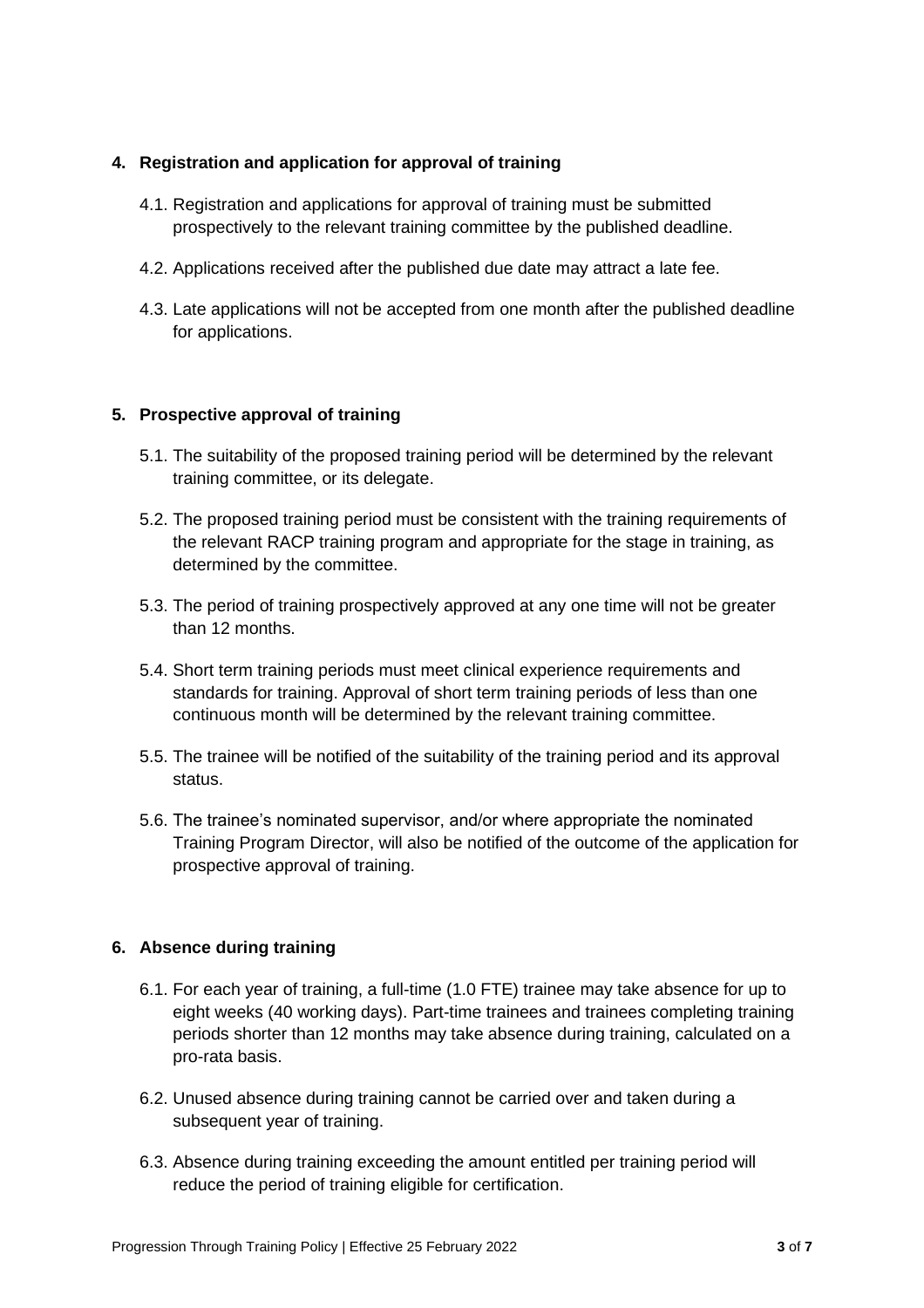- 6.4. If a trainee is continuously absent during training for longer than provided for in 6.1 they must apply in writing for an interruption from training (see Flexible training policy).
- 6.5. While the COVID-19 pandemic is being managed (currently 2020-2023), a trainee can take up to 14 days of COVID-19 leave per clinical year without it affecting their certifiable training time or RACP absence from training allowance. COVID-19 leave covers quarantine or sickness. Any leave beyond the 14 days will be assessed at the end of the year and a decision will be made by the relevant training committee based on supervisor feedback.

# **7. Certification of training and progression decisions**

- 7.1. The relevant training committee will assess a trainee's progress.
- 7.2. A period of training cannot count for more than 1.0 FTE in a single training program. For example, a trainee who trains for 60 hours per week for a six-month period cannot have the term certified for more than six months of training time.
- 7.3. In the case of dual training, a period of training may be certified by more than a single training committee.
- 7.4. The committee will not consider completion of a training program where the trainee has outstanding financial obligations to the RACP. The RACP reserves the right to defer progress decisions where a trainee has outstanding financial obligations.

# 7.5. **Training will be certified** where

7.5.1. the trainee has satisfactorily completed all training requirements for the training period, and progress criteria has been met.

# 7.6. **The certification of training decision may be deferred** where

7.6.1. all training requirements for the training period have not been satisfactorily completed by the trainee and, due to the exceptional circumstances of the case, the committee has determined to grant an extension for the trainee to complete and submit the outstanding training requirements. Extensions may be granted for a maximum of three months. If the outstanding requirements are not completed by the extension due date they will no longer be eligible for certification.

#### 7.7. **Training may be partially certified** where

- 7.7.1. the committee has determined that the prospectively approved training period differed from the training which was completed.
- 7.7.2. the trainee has been absent from training in excess of the amount entitled (refer item 6).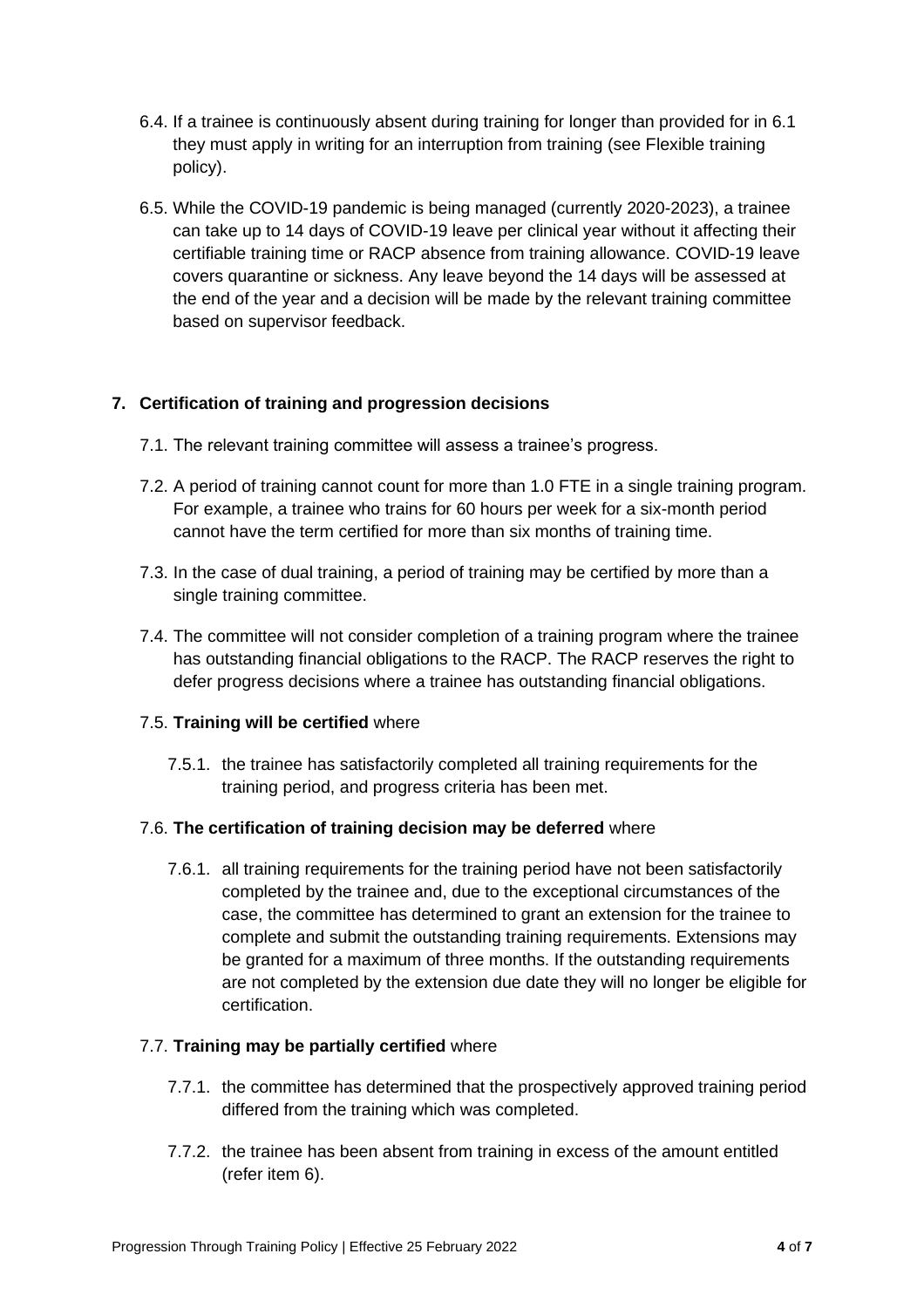7.7.3. the trainee has interrupted his/her training, which was not accounted for when prospective approval was sought (see Flexible Training policy).

#### 7.8. **Training will not be certified where**

- 7.8.1. the trainee has not satisfactorily completed all training requirements for the prospectively approved training period by the relevant deadline(s), or during an extension period if granted by the committee (see item 7.6.1).
- 7.8.2. the trainee did not achieve the required standard during the training period in which case the trainee will be required to undertake additional training requirements.
- 7.9. **Where the trainee has an unresolved performance or progression difficulty** the committee will review the trainee's progress to inform the certification and progression decision and determine further support and or management of the case as set out in item 8.1.
- 7.10. The trainee will be notified of the training committee's certification decision.

## **8. Failure to progress in training**

- 8.1. A trainee experiencing difficulties progressing in training, will be referred to the Training Support Pathway.
- 8.2. Failure to progress may lead to involuntary discontinuation. A trainee who is exited from training may apply for an alternative RACP training program. Applications to commence in an alternative RACP training program will be considered by the relevant training committee on a case-by-case basis with reference to the applicant's RACP training history.
- 8.3. A trainee who fails to complete examinations within the relevant exam attempt limits (either number of attempts or time limit to use attempts) will be ineligible to continue in the training program.

#### **9. Definitions**

9.1. **Absence during training** is any absence during an approved training period. It includes but is not limited to annual leave, study leave, sick or carers leave, conference leave, long service leave and absence due to industrial action. Rostered days off are not considered an absence from training. Leave taken to attend a course or conference will not be considered an absence during training if attendance is a mandatory RACP training program requirement. Leave taken to fulfil meeting attendance requirements as a trainee representative on an RACP committee will not be considered an absence during training.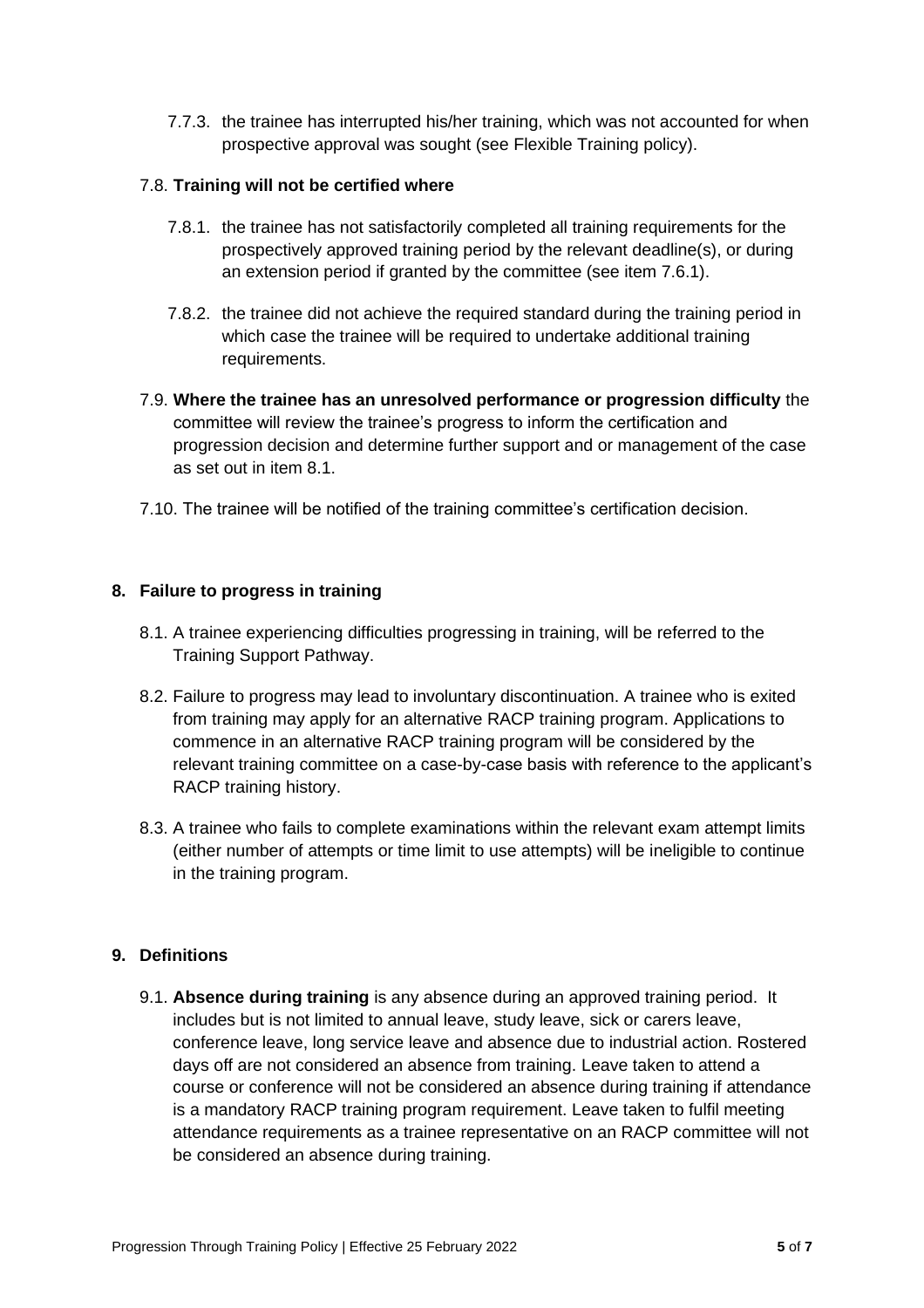- 9.2. **Assessment program** is where multiple measures of trainees' knowledge, skills, and professional qualities over time are aggregated and synthesised to inform judgements and provide feedback about progress. It involves the planned and deliberate use of assessment methods to provide an overall picture of the trainee's competence over a specified period.
- 9.3. **Certification of training** is prospectively approved training which is deemed satisfactory and complete by the relevant training committee or progress review panel. It is the process of verifying that a trainee has met the program requirements for the training period being considered.
- 9.4. **Exam attempt** is counted once a trainee has commenced the examination.
- 9.5. **Full Time Equivalent (FTE)** is a minimum 38-hour work week.
- 9.6. **Learning and Teaching program** is the strategies and methods to learn and teach curricula standards, including required and recommended learning activities. The learning and teaching program helps trainees to direct their own learning and guides supervisors and accredited training settings/networks in planning and delivering teaching activities.
- 9.7. **Prospective approval of training** is the process of applying for approval of the proposed training program with the relevant RACP training committee before commencement of the training position or by the relevant deadline. The Faculty of Public Health Medicine requires that trainees apply for prospective approval of training via Learning Contracts.
- 9.8. **Training program** is any education program of the RACP's Divisions, Faculties and Chapters. Basic Training and Advanced Training are considered separate programs for this policy.
- 9.9. **Training committee** is the relevant training committee, its delegate or progress review panel responsible for oversight of trainee progress in an RACP training program.
- 9.10.**Training requirements** are the components of a training program that a trainee must satisfactorily complete to progress through training. Mandatory program requirements are linked to the certification of training, progression through training and program completion.

#### **10. Reconsideration, review and appeals**

Rights of reconsideration, review and appeal are set out in the College By-Law: Reconsideration, Review and Appeals Process.

#### **11. Exceptional circumstances**